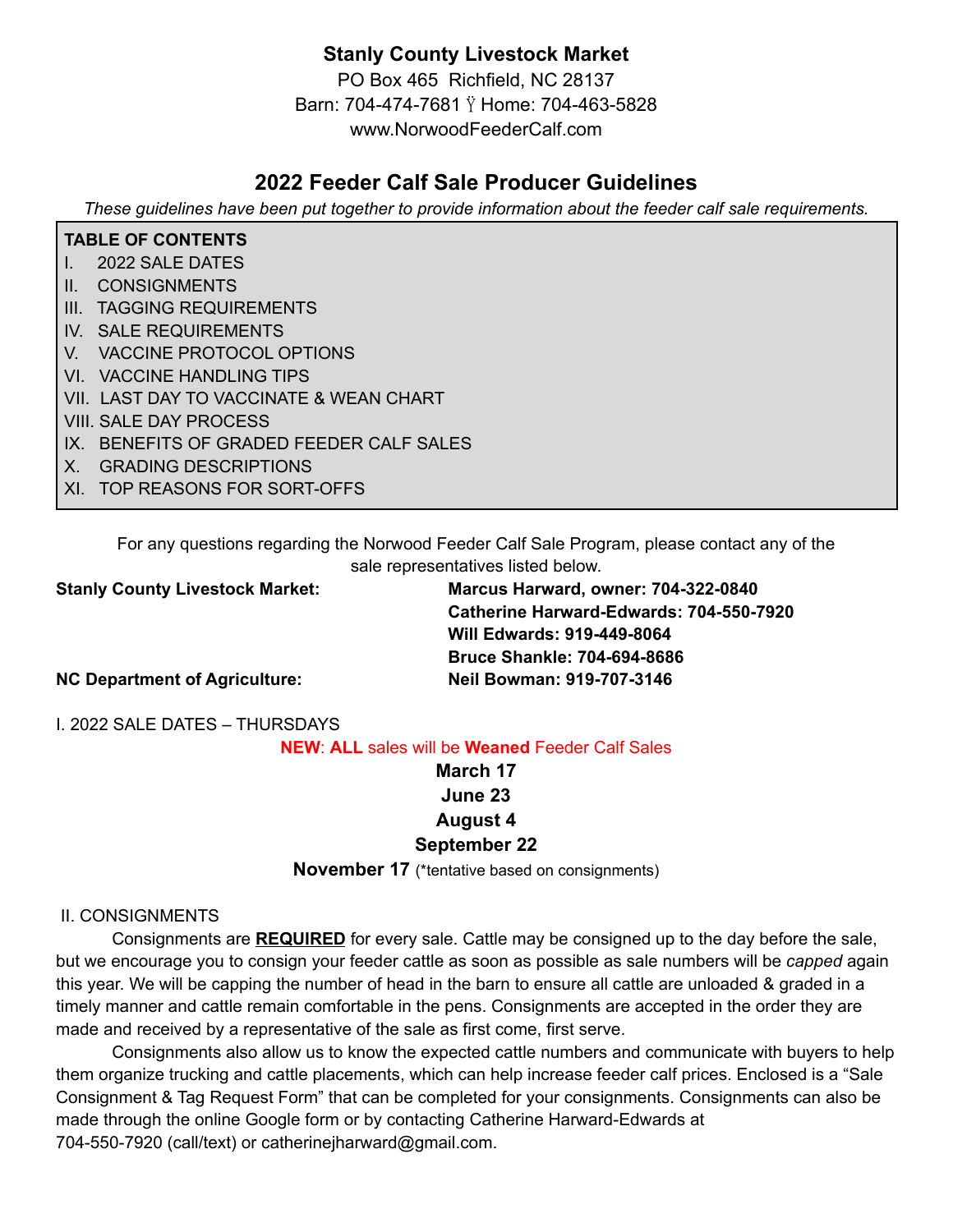#### III. TAGGING REQUIREMENTS

Calves need to be **tagged on the farm** with an official yellow Feeder Calf sale tag prior to the sales. Tags will be *delivered* to the farm. A representative of the feeder calf program will bring the tags to your farm and **may ask to see the cattle you will consign and/or the vaccines being administered.** Tags may be requested through the online Google form or forms will be available at the stockyard on Wednesdays. You may also call/text Catherine Edwards at 704-550-7920 or Bruce Shankle at 704-694-8686 to request tags. **Please** request tags in a timely manner so a representative will have ample time to deliver the tags before sale **week.** Tag delivery may take at least **1 week** once the tag request has been made. Tags requested within a week of the sale cannot be guaranteed to be delivered before sale day.

*If a producer has tags left over from 2021 you must contact Catherine before using them in 2022.*

#### IV. SALE REQUIREMENTS

## **Weaned Graded Feeder Calf Sales**

- Steers or heifer calves that are at least 400 lbs. No bulls are allowed.
- Steers must be properly castrated and completely healed.
- Calves must not have horns either be polled or properly dehorned and healed.
- Producer must submit the "Weaned Sale Health Record Form" on or before sale day (provided through Stanly County Livestock Market or at [www.norwoodfeedercalf.com](http://www.norwoodfeedercalf.com)).

#### **Vaccinations** *(Minimum vaccination requirements)*

- Cattle must be vaccinated with at least **two rounds of each required vaccine between 21-90 days** before the sale. There must be at least 21 days between each round of vaccine administered.
- Two doses of a Modified Live Respiratory vaccine for IBR-BVD-P13-BRSV
- One dose of Mannheimia haemolytica (Pasteurella) which can be given in combination with the MLV or as a separate vaccine. **This must be given within 70 days of the sale.**
- Two doses of a Clostridial/Blackleg vaccine and one must include somnus
- At least one round of parasite control with a recognized dewormer

#### **Other Conditions**

- Calves must be weaned for at least **60+ days**. The March sale will remain at 45+ days weaned for 2022.
- **Heifers must be guaranteed open.** \$200/heifer will be charged to producers who have a heifer that comes up to be bred provided there is appropriate documentation by the buyer.
- Calves need to be tagged with a weaned sale ear tag (yellow tag) prior to sale day. All other tags including farm tags and fly tags must be removed prior to unloading at the barn.

**NEW:** There will be **NO Non-Weaned Feeder Calf Sales** this year. We encourage producers to wean cattle to receive a top premium for their cattle. However, in an effort to supply a non-weaned market for our feeder calf producers, please see the information for the new MAC-Vac (calf vaccination) program beginning in April 2022. Non-weaned cattle can be marketed through this new program at Stanly County Livestock Market & Harward Brothers Livestock Market selling individually or in single producer groups.

## **Notes About Vaccines & Implants**

- Make sure all vaccines are given according to BQA guidelines
- Vaccines that are not handled properly or given to the calf correctly result in decreased efficacy and decreased trust in the program from the buyers
- If you have questions regarding how to properly give vaccines, contact us or your veterinarian
- IMPLANTS Implants are a great tool to increase weight and performance of calves and are optional for the sales. Make sure you are giving the correct implant for your calves. Note: Certain implants or implants not administered correctly can cause heifers to exhibit signs of pregnancy and may be sorted out.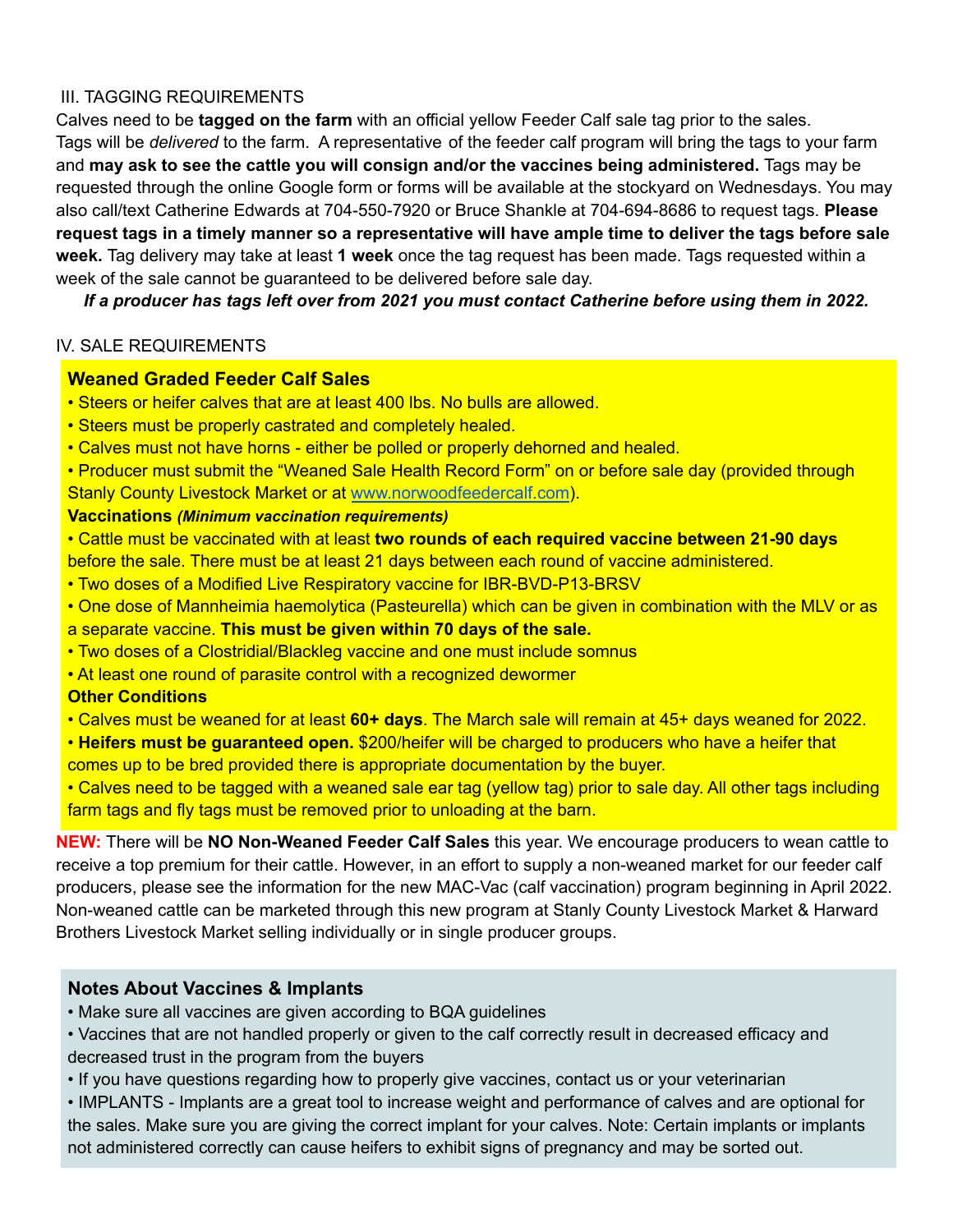## V. POTENTIAL VACCINE OPTIONS

For assistance determining which options are best for your program, contact a feeder calf representative listed on the first page of these guidelines.

| <b>Merck Animal Health</b>                                                                                                       | <b>Zoetis</b>                                                                                                                                      | <b>Boehringer Ingelheim</b>                                                               |  |
|----------------------------------------------------------------------------------------------------------------------------------|----------------------------------------------------------------------------------------------------------------------------------------------------|-------------------------------------------------------------------------------------------|--|
| MLV, Pasteurella, & Combo Vacs:                                                                                                  | MLV, Pasteurella, & Combo Vacs:                                                                                                                    | MLV, Pasteurella, & Combo Vacs:                                                           |  |
| Vista Once (MLV w/ past.)<br>Vista 5 $(MLV)$<br>NasalGen3-PMH+Vista BVD (MLV w/ past.)<br><b>Once PMH IN or SQ (Pasteurella)</b> | Bovi-Shield Gold One Shot (MLV w/ past.)<br>Bovi-Shield Gold 5 (MLV)<br>Inforce 3+One Shot BVD (MLV w/ past.)<br><b>One Shot BVD</b> (Pasteurella) | Pyramid 5+Presponse (MLV w/ past.)<br>Pyramid $5$ (MLV)<br><b>Presponse</b> (Pasteurella) |  |
| <b>Clostridial/Blackleg:</b><br>Vision 7 or 8 (also w/somnus)<br>Cavalry 9                                                       | <b>Clostridial/Blackleg:</b><br>Ultrabac 7 or 8 (also w/somnus)<br>Ultrachoice 7 or 8                                                              | <b>Clostridial/Blackleg:</b><br>Caliber 7<br>Alpha <sub>7</sub>                           |  |

## VI. LAST DAY TO VACCINATE & WEAN CHART

| <b>SALE</b><br><b>TYPE</b> | <b>SALE DATE</b>                           | <b>FIRST DAY TO</b><br><b>VACCINATE</b> | <b>LAST DAY TO</b><br><b>WEAN</b> | <b>LAST DAY TO</b><br><b>VACCINATE</b> |
|----------------------------|--------------------------------------------|-----------------------------------------|-----------------------------------|----------------------------------------|
| 45 Day<br>Wean             | <b>March 17</b>                            | December 17                             | January 31                        | <b>February 24</b>                     |
| 60 Day<br>Wean             | <b>June 23</b>                             | March 25                                | April 24                          | June 2                                 |
| 60 Day<br>Wean             | <b>August 4</b>                            | May 6                                   | June 5                            | July 14                                |
| 60 Day<br>Wean             | <b>September 22</b>                        | June 24                                 | July 24                           | September 1                            |
| 60 Day<br>Wean             | November 17*<br>*dependent on consignments | <b>August 19</b>                        | September 18                      | October 27                             |

## VII. VACCINE HANDLING TIPS

• Vaccine should be transported in a sealed, refrigerated container that includes a cool pack.

• Keep refrigerated and keep light out during storage - do not freeze.

• Always keep vaccine refrigerated or cooled when handling cattle. Do not leave exposed to direct sunlight on top of working tables.

• All unused and unmixed product should remain refrigerated and only be mixed immediately prior to use.

• **Mix only enough vaccine to be used in a 30-minute period.**

• Syringes should never be cleaned with any disinfectant, only with water. Use syringes dedicated to vaccines only. Do not mix needles/syringes with antibiotics.

# **SIGN UP FOR SALE UPDATES!**

If you are not on our list, join our texting system to receive the most up to date information regarding the feeder calf sales. This will include sale reminders, sale changes, or if we need to postpone a sale due to the weather. To sign up for the list, text **FEEDER** to **833-415-0511**.

> *Msg and data rates may apply. 2 msgs/mo. Reply STOP to 833-415-0511 to cancel at any time. Terms and policy available at www.macsvideo.com.*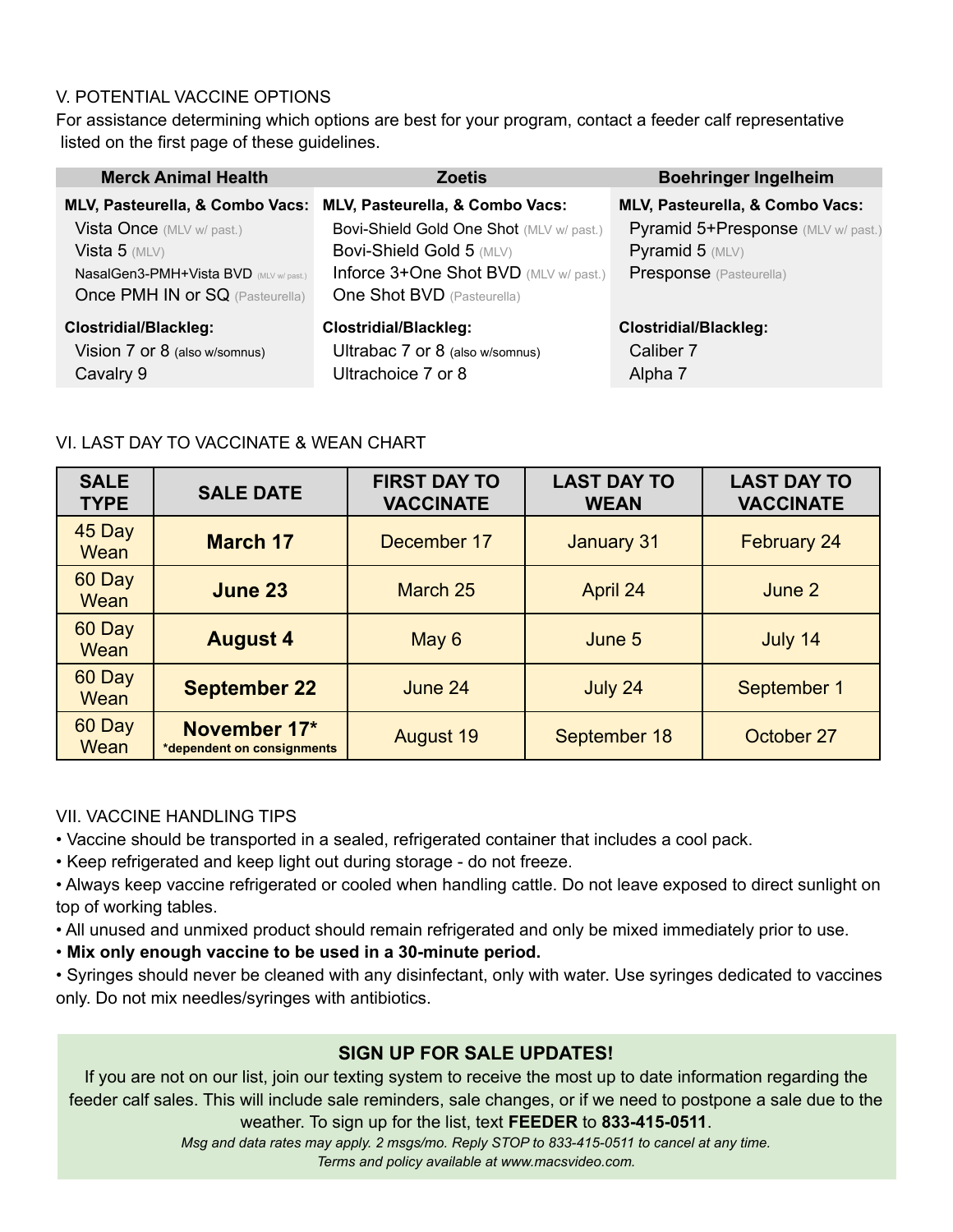## VIII. SALE DAY PROCESS

• Calves can be unloaded at Stanly County Livestock Market starting at 7:00 am on sale day. (If calves need to be delivered prior to this, contact Catherine Edwards or Marcus Harward). Delivery assistance is available. Please contact a feeder calf representative to set up trucking options.

• Producers must provide name, mailing address, and phone number at check-in.

• **Producers are required to submit their Health Record Form on or before sale day**, prior to sale time.

• **Consigned** feeder calves will be weighed and graded individually on a first-come, first-serve basis. Calves are graded under the supervision of the NC Department of Agriculture by trained graders.

**\*\*NOTE:** Cattle that are tagged prior to arrival at the stockyard will be given priority to be weighed and graded. Cattle that are NOT tagged prior to arrival will be penned separately and may be tagged & weighed after the tagged cattle or at the discretion of stockyard management, IF the sale is not already at capacity with consigned and tagged cattle.

• Weighing and grading will begin at 8:00 am, unless otherwise announced.

• Calves must be on the yard by **3:00 pm** in order to be weighed and graded for that day's sale.

• After calves are graded, the producer is responsible for asking about "sort offs" – or calves that are ineligible to be sold in graded lots (previously called rejects). "Sort offs" can be taken home by the producer or sold individually at the end of the sale. The producer is responsible for letting the office know PRIOR to sale time if they are taking home any ineligible calves.

• The sale will take place at 6:00 pm, unless otherwise announced. All graded calves will sell as groups for one price for each group. Producers will be paid for their calf's weight at this price.

• Checks will be promptly mailed to sellers after the sale.

# **HEAT STRESSED CATTLE**

Stressed cattle, hot weather, and long hair are issues that contribute to some calves coming into the barn "hot" on sale day. Below are some steps to take to reduce stress on your cattle when being sold in the warmer summer months.

• When vaccinating/weaning/working cattle, be sure to avoid hot days if at all possible. If cattle must be handled on hot days, be sure to work them in the early morning hours using low stress handling techniques.

• When getting cattle up on sale day, try to handle the cattle early in the morning. Provide access to cool, clean drinking water and shade after catching the cattle. If in a barn be sure it has adequate ventilation for airflow.

• When loading and transporting cattle make sure trailers have adequate ventilation and do not over load cattle on the trailer. Reduce or eliminate the use of "hot shots" and electric prods when loading if possible.

• If calves have long hair that does not shed off, common reasons are genetics and nutrition. Look to utilize genetics that are suited for our climate. Calves on straight fescue may need special minerals or feed to help shed hair.

• Be aware that heat-stress may have implications on the cattle that are not seen immediately. Just because the calf does not show immediate signs of heat stress does not mean it will not affect them later on, which is why it is important to follow these recommendations.

Cattle that appear hot or heat stressed when unloading or during grading will be noted and it is at the discretion of the stockyard or NCDA graders to determine if the cattle will be accepted for the sale.

SCLM reserves the right to postpone a sale due to extreme hot weather if we feel it is in the **best interest of the sellers, buyers, and cattle.**

**Be sure to sign up for our sale updates where we will post all announcements. Text FEEDER to 833-415-0511 to sign up.**